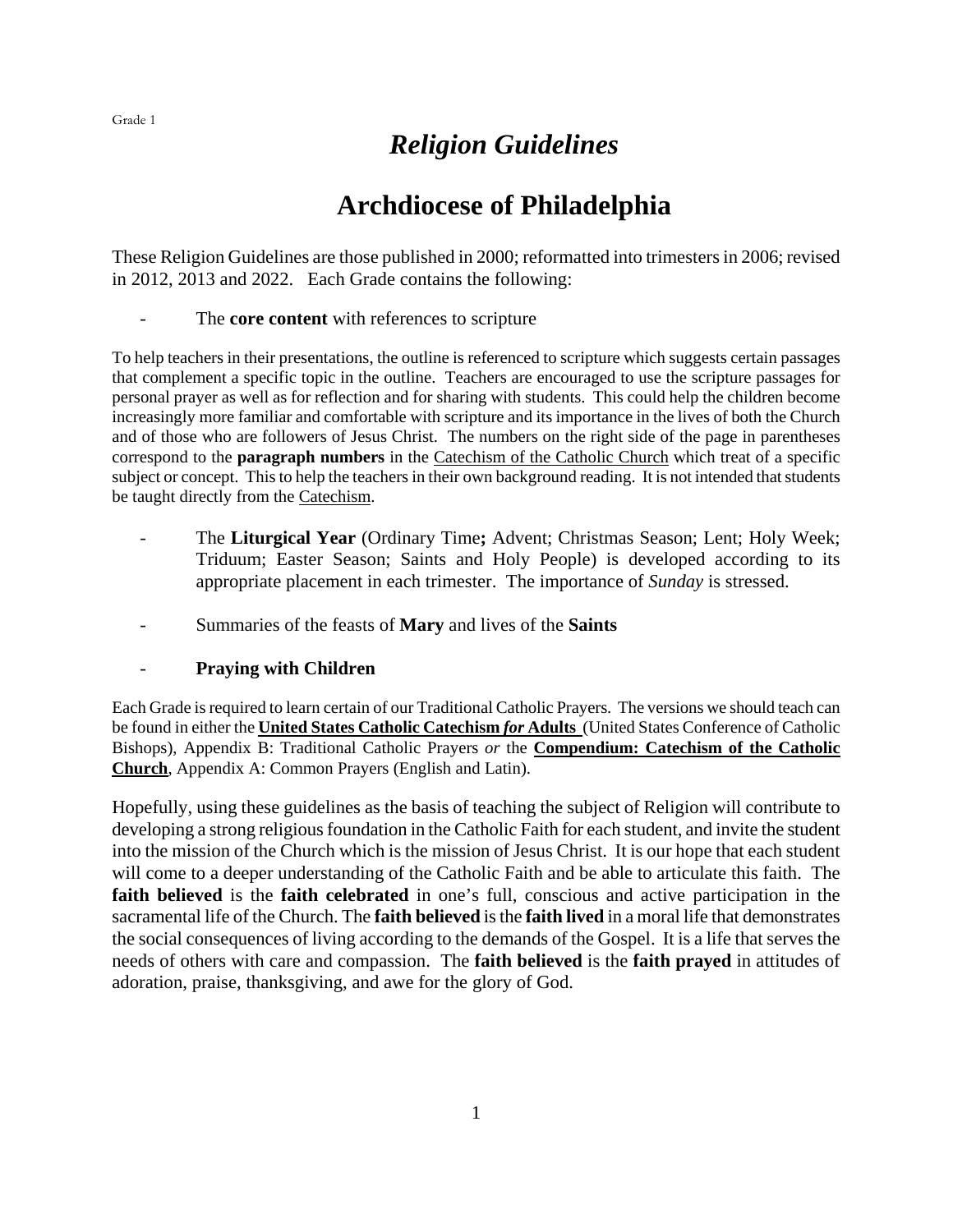# *First Trimester*

## **I. GOD THE FATHER**

|    | A.        | FIRST PERSON OF THE TRINITY                                                           | $(238-40)$                       |
|----|-----------|---------------------------------------------------------------------------------------|----------------------------------|
|    | <b>B.</b> | <b>CREATOR OF HEAVEN AND EARTH</b>                                                    | Gn. 1:1-25                       |
| П. |           | <b>CREATION</b>                                                                       | (337)                            |
|    | A.        | <b>CREATION OF THE WORLD</b>                                                          | Gn. 1:1-25 (275, 295)            |
|    | <b>B.</b> | <b>CREATION OF PEOPLE</b>                                                             | Gn. 1:25-31, 2:1-25              |
|    | C.        | HUMAN BEINGS HAVE A UNIQUE PLACE IN CREATION                                          |                                  |
|    |           | 1. God created human beings in his own image.<br>2. God created them male and female. | Gn. 1:27, (355,<br>1700, 1702)   |
|    |           | 3. God created people to know, love, and serve him.                                   | (51, 356, 357,<br>1719-21, 1726) |
|    | D.        | <b>SACREDNESS OF HUMAN LIFE</b>                                                       | (2258)                           |
|    |           | 1. Respect for ourselves                                                              |                                  |
|    |           | 2. Respect for others                                                                 |                                  |
|    |           | 3. Respect for all life                                                               |                                  |

## **III. MARY**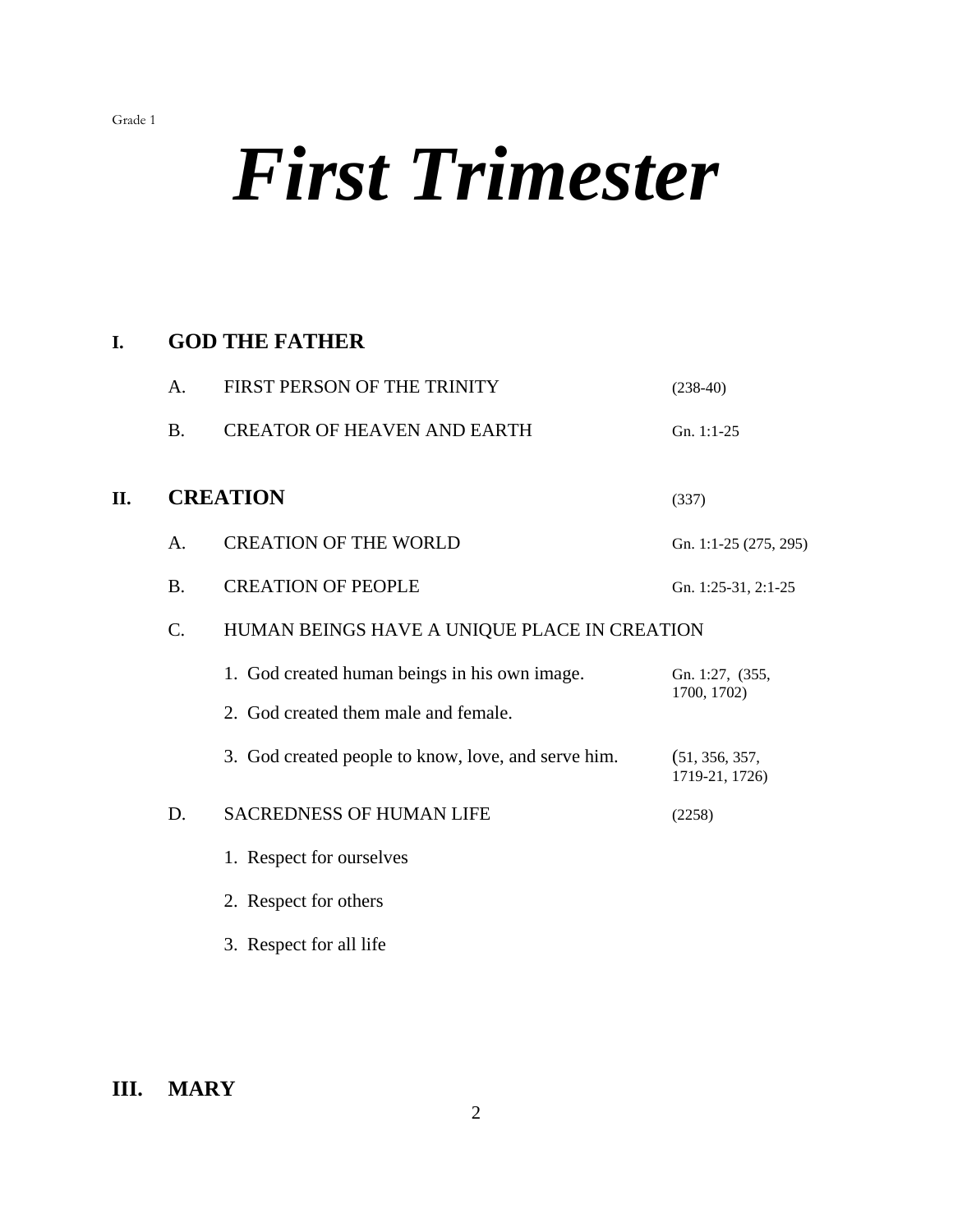#### A. DAYS THAT HONOR MARY

#### **September 8 Feast of the Birth of Mary**

Mary was the daughter of Saints Ann and Joachim. They prayed that God would bless them with a child, and He rewarded their faithfulness with a daughter set apart to be the mother of the Son of God. Because of this, she was conceived and born immaculate and full of grace. We do not know from the Gospels the exact date of Mary's birth. However, Christians have celebrated it on September  $8<sup>th</sup>$  since the  $7<sup>th</sup>$  century. Mary's birth is one of only three celebrated on the liturgical calendar.

#### **October 7 Memorial of Our Lady of the Rosary**

This feast was established by Saint Pius V. Pope Gregory XIII later named this the Feast of the Holy Rosary. This feast invites everyone to meditate upon the mysteries of Christ, following the example of the Blessed Virgin Mary who was so singularly associated with the incarnation, passion and glorious resurrection of the Son of God. (Christian Prayer, 1976, p. 1285)

#### **November 19 Our Lady of Divine Providence**

On November 19, 1969 Pope Paul VI declared Our Lady Mother of Divine Providence principal patroness of the island of Puerto Rico, since November 19 was the date that the island was discovered. The image of Our Lady that is so special to the people of Puerto Rico shows the Divine Child sleeping peacefully in the Virgin Mary=s arms. However, the name and worship of Our Lady of the Divine Providence originated in Italy in the  $12<sup>th</sup>$  century, then spread to Spain and then to Puerto Rico.

#### B. TITLES OF MARY

| 1. Mother of Jesus           | Lk. 1:26-27, (488-95, 501)            |
|------------------------------|---------------------------------------|
| 2. Mother of the Church      | $(963-72)$                            |
| 3. Mary is the Mother of God | Jn. $19:25-27$                        |
| 4. Mary is our Mother        | Lk. 1:26-38, 46-56<br>$(966, 968-69)$ |

## **IV. LITURGICAL YEAR**

| SUNDAY - the Lord's Day is the day on which we | (1171, 1343, 2177) |
|------------------------------------------------|--------------------|
| celebrate Jesus' Resurrection.                 |                    |
| It is the heart of the Church's life.          |                    |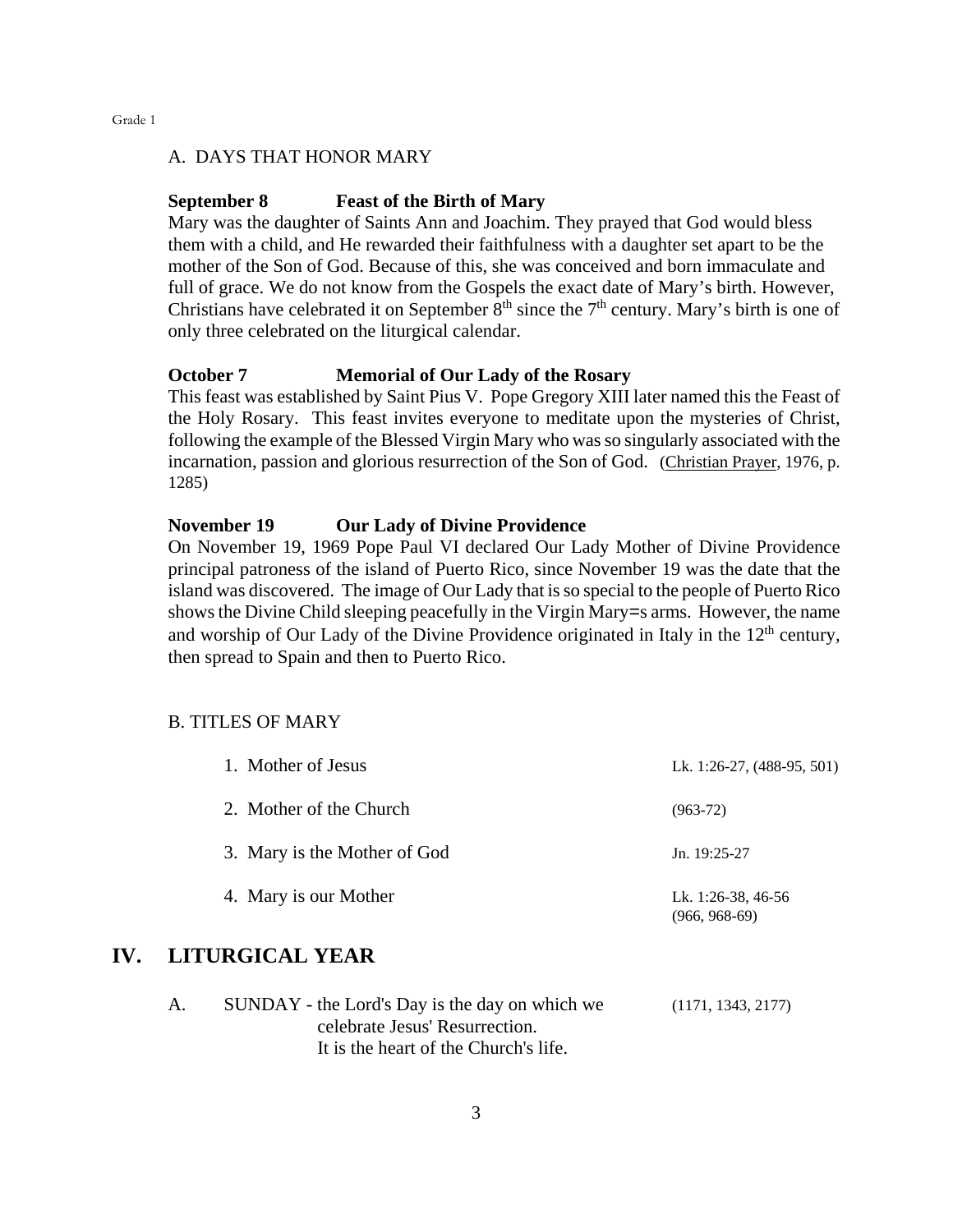- B. ORDINARY TIME: liturgical color is green: hope, growth, life
- $C.$  ADVENT (524)
	- 1. Liturgical color is purple: preparation, sorrow for sin, repentance
	- 2. Period of four weeks of preparation for the birth of Jesus, Christmas
	- 3. Symbol: Advent Wreath
		- a. The circle of greens reminds us that God has no beginning and has no end.
		- b. There are four candles three purple and one pink
		- c. One candle is lit each week.

#### D. CHRISTMAS

- 1. Liturgical color is white: joy, glory, innocence
- 2. Story of Jesus' Birth Mt. 1:18 2:23

### **V. SAINTS AND HOLY PEOPLE**

Special days to honor saints are ranked and celebrated in different degrees.

- *Solemnity*: liturgies celebrating events, beliefs, and personages of principle importance and universal significance in salvation history
- *Feast*: liturgies of major importance
- *Memorial*: liturgies celebrating minor events in the life of the Blessed Virgin Mary and of saints significant to a local country, church or religious community.

#### **October 4: St. Francis of Assisi**

St. Francis founded the Franciscan Order. He was born in Assisi, Italy in 1181 to a wealthy family and given every comfort. His youth was full of parties and he had hopes of becoming a knight. He distinguished himself in battle against the neighboring town of Perugia and was taken captive for a year. Intending to join the knights in the army of Walter of Brienne, Francis set out in magnificent armor only to return a few days later after a dream told him to return to Assisi. Slowly, he tried to live a quieter life. He began to seek out the poor and sick and made a pilgrimage to Rome. He gave up his inheritance and devoted himself to a life of poverty. Within a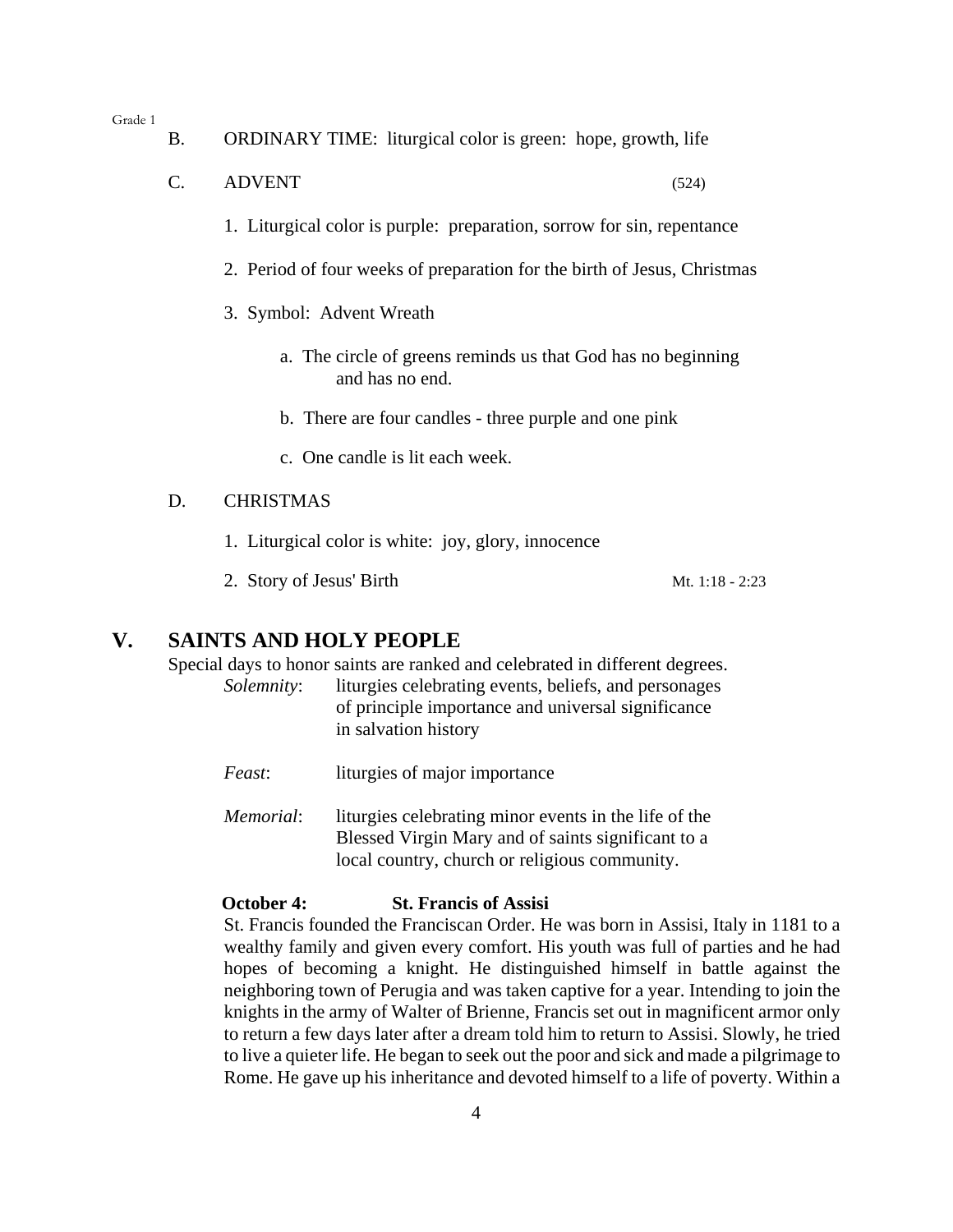year he had eleven followers. In 1209, he wrote a simple rule for his followers, or "friars," and gained official acceptance from Pope Innocent III in 1210. St. Francis and his friars embraced poverty, loved nature and animals, devoted themselves to the Eucharist and to helping the poor. He also received the stigmata. He died in 1226 and was made a saint just two years later.

#### **November 3: St. Martin de Porres**

Martin de Porres, son of a wealthy Spaniard and a freed black woman from Panama, grew up in poverty in Lima, Peru in the late  $16<sup>th</sup>$  century. Apprenticed to a barbersurgeon at a young age, he joined the Dominicans at 15 as a lay helper. He used his simple medical knowledge to care for the poor and sick. His role in the convent grew, and he eventually became a fully professed brother. He ran the infirmary, cared for animals, collected alms for the poor, and devoted his nights to lengthy prayers before the Blessed Sacrament. Endowed with many spiritual gifts, including bilocation, St. Martin was always seeking ways to show charity to others, regardless of their race. He died in 1639 and is the patron saint of African-Americans.

#### **November 13: St. Frances Xavier Cabrini**

Frances was born in Italy in 1850. She was a school teacher in an orphanage in Italy. Frances founded the Missionary Sisters of the Sacred Heart and, with seven other women, cared for poor children in schools and hospitals. Pope Leo XIII asked her to go to New York City to work with Italian immigrants. Although dreadfully afraid of water, she traveled to New York and in the next thirty years continued to travel, founding more than fifty schools, hospitals, and orphanages in England, France, Spain, and North and South America. She was canonized in 1946 and was the first citizen of the United States so recognized.

#### **VI. PRAYER**

A. PRAYER Mt. 6:5-15, (2564,

1. Definition

- a. Listening to God
- b. Talking to God
- c. Sometimes just being still with God

2697-04, 2742-45)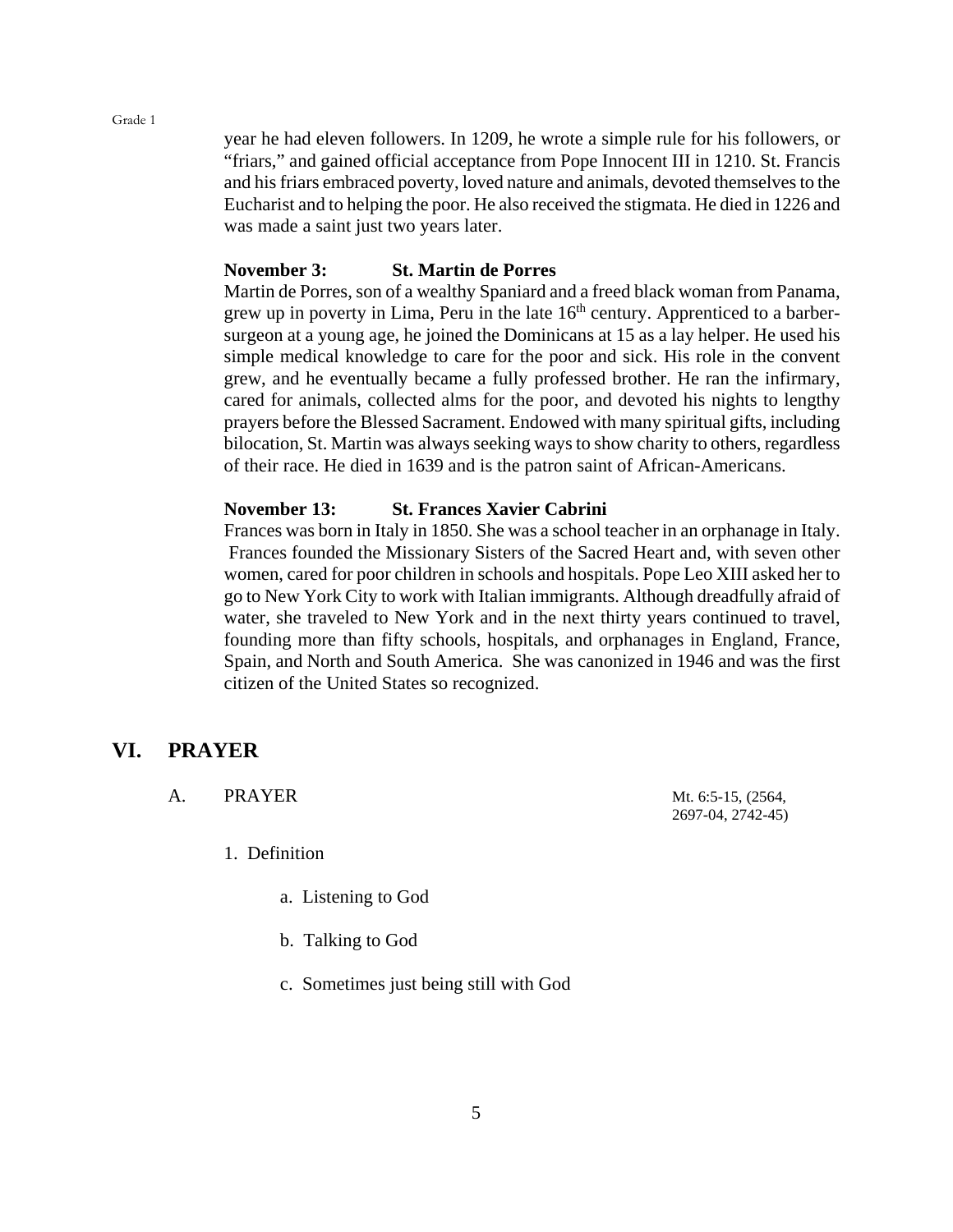## 2. Traditional Prayers

| a. Sign of the Cross                   | (2157)                         |
|----------------------------------------|--------------------------------|
| b. Our Father                          | Mt. 6:7-15, (2792-93,<br>2801) |
| c. Hail Mary                           | Lk. $1:26-38$                  |
| d. Doxology (Glory be)                 |                                |
| e. Simple Grace before and after meals | (2698)                         |
| f. Simple Morning Offering             | (2698)                         |
| g. Angel of God                        |                                |
| h. Introduce the Rosary                |                                |

## **VII. SACRAMENTALS** (1667-79)

| $\mathsf{A}$ . | <b>HOLY WATER</b>                         | (1238)      |
|----------------|-------------------------------------------|-------------|
| <b>B.</b>      | HOLY OILS (Oil of Catechumens and Chrism) | (695, 1237) |
| C.             | <b>CROSS / CRUCIFIX</b>                   |             |
| D.             | <b>SIGN OF THE CROSS</b>                  |             |
| E.             | <b>BLESSED CANDLES</b>                    | (697)       |
| $\mathbf{F}$ . | <b>BLESSED MEDALS</b>                     |             |
| G.             | <b>ROSARY</b>                             |             |

**VIII. SOCIAL JUSTICE**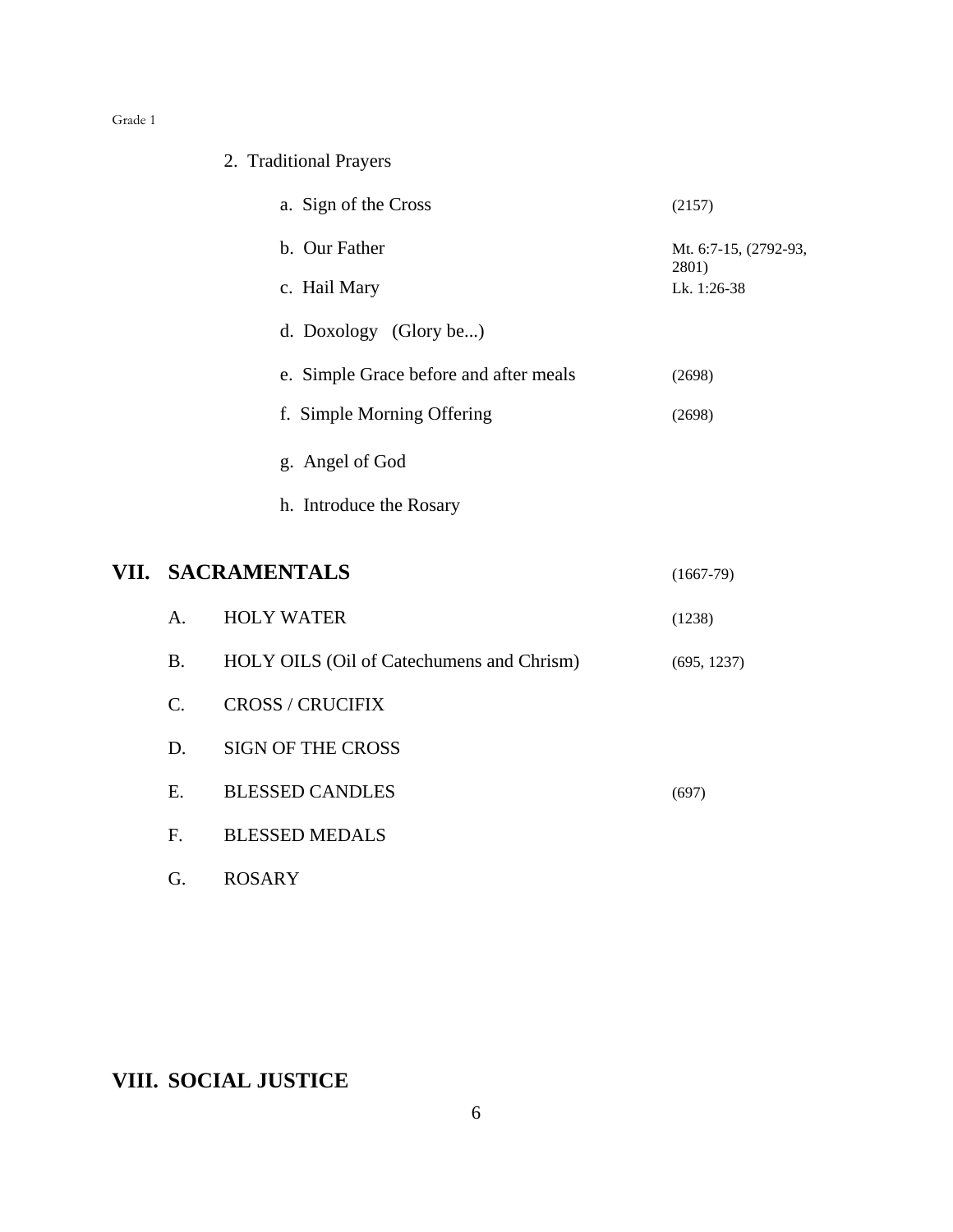*"The commitment to human life and dignity, to human rights and solidarity, is a calling all Catholic educators must share with their students. It is not a vocation for a few religion teachers, but a challenge for every Catholic educator and catechist."*

Sharing Catholic Social Teaching Challenges and Directions, USCC, 1998, p. 4

**Major Themes:**

**The Life and Dignity of the Human Person Call to Family, Community and Participation Rights and Responsibilities of the Human Person Care for God's Creation**

A. AWARENESS OF THE NEEDS OF OTHERS

- 1. Foster a willingness to share.
- 2. Participate in Thanksgiving and Christmas activities for the needy.

#### B. AWARENESS OF THE NEED TO CARE FOR ALL OF CREATION

*"Catholic tradition insists that we show our respect for the Creator by our stewardship of creation. We are called to protect people and the planet, living our faith in relationship with all of God's creation."* Sharing Catholic Social Teaching Challenges and Directions, USCC, 1998, p. 6

For further ideas see From the Ground Up: Teaching Catholic Social Principles in Elementary Schools, NCEA, 1999.

# *Second Trimester*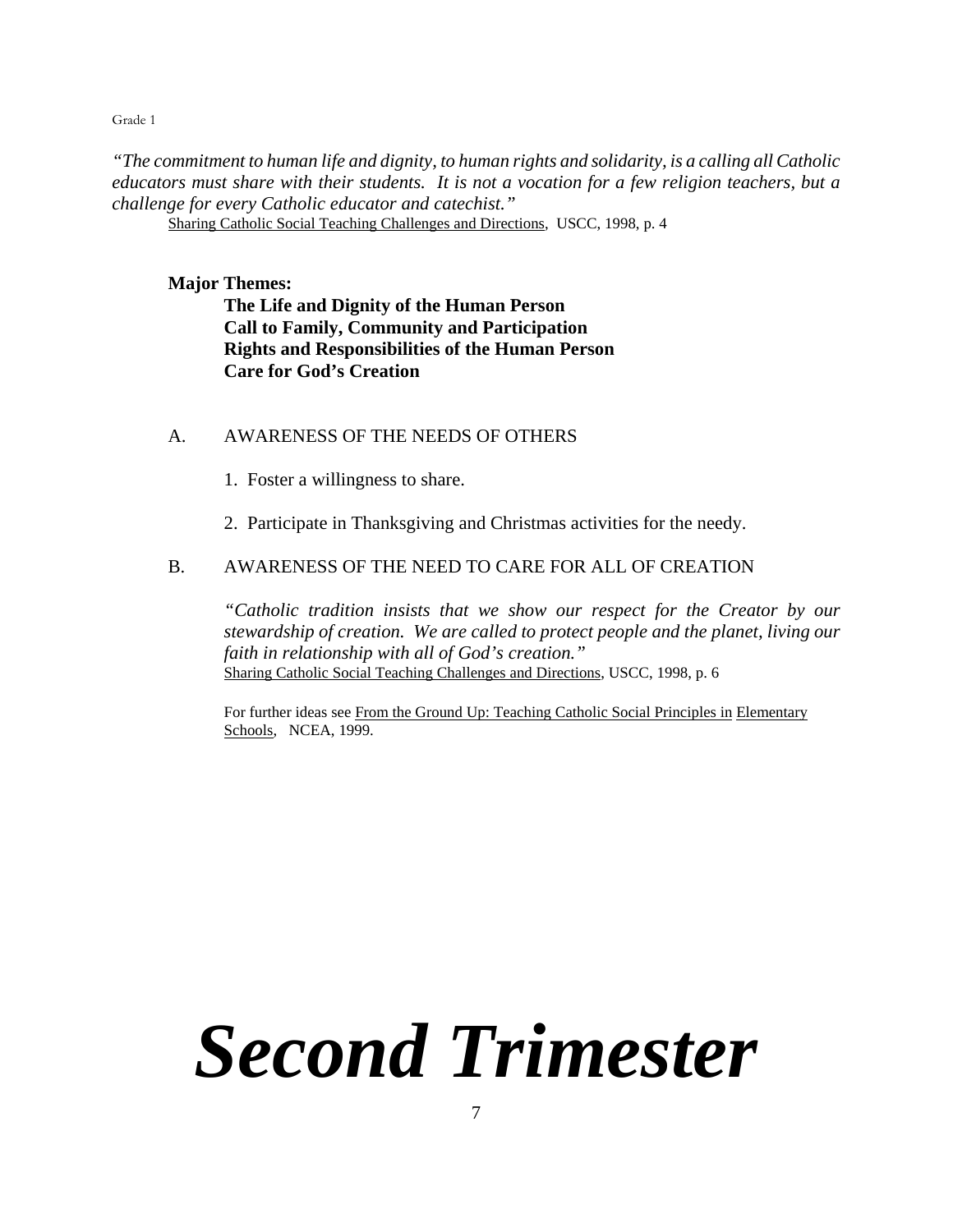## **I. LIVING IN GOD'S WORLD**

| A. | <b>FAMILY</b>                                                             | Col. 3:18-21,<br>Acts 3:25, (764,<br>1934-35, 2204-05)             |
|----|---------------------------------------------------------------------------|--------------------------------------------------------------------|
|    | 1. All families are special.                                              |                                                                    |
|    | 2. We first learn about love and about God in the family.                 |                                                                    |
|    | 3. We first learn to pray in the family.                                  |                                                                    |
|    | 4. Families are important in our world and in our Church.                 |                                                                    |
| B. | <b>CHURCH</b>                                                             |                                                                    |
|    | 1. Baptism, Confirmation, and Eucharist make us<br>members of the Church. | (1265)                                                             |
|    | 2. The Church is the people of God.                                       |                                                                    |
|    | 3. The parish is where God's people gather as a family<br>to worship.     | $(1180-81, 1198-99)$                                               |
| C. | <b>SCHOOL</b>                                                             |                                                                    |
|    | 1. We learn more about God and the world in school.                       |                                                                    |
|    | 2. We learn to cooperate with others in school.                           |                                                                    |
| D. | <b>COMMUNITY</b>                                                          | Lk. 3:11, Acts 2:42-47,<br>Jas. 2:15-16, 1 Jn 1:7,<br>(1803, 2447) |
|    | 1. We learn to share with others in community.                            |                                                                    |
|    | a. Feed the hungry.                                                       |                                                                    |
|    | b. Clothe the naked.                                                      |                                                                    |
|    | c. Care for the sick.                                                     |                                                                    |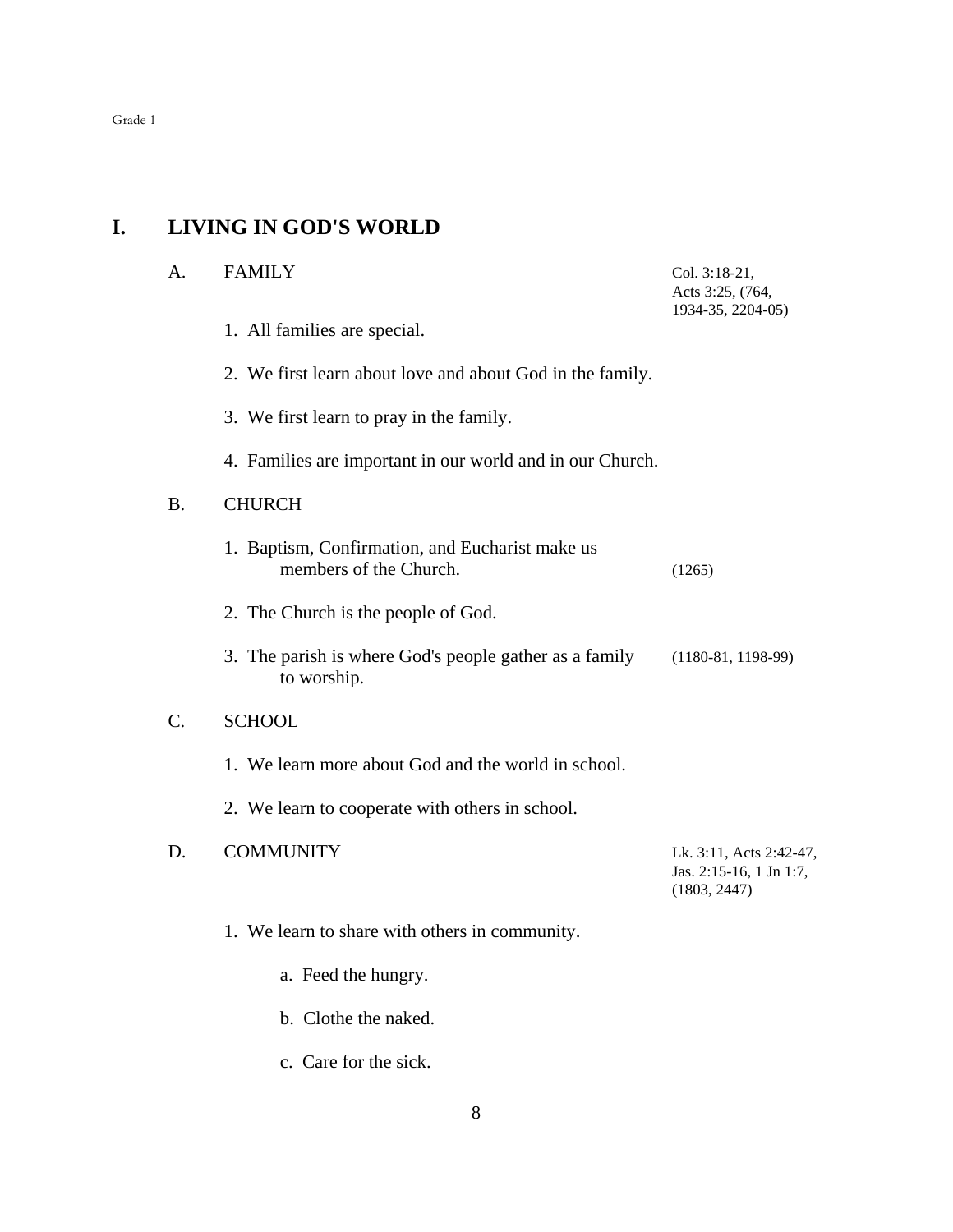- d. Pray for the dead.
- 2. In and with community we can try to make the world more peaceful.
	- a. Forgive others. (1850, 1871)
	- b. Practice acts of kindness.

## **II. GOD THE SON: JESUS CHRIST**

|                                                                     | A.                              | SECOND PERSON OF THE TRINITY |                                                                                                                  | (262, 663)                                       |
|---------------------------------------------------------------------|---------------------------------|------------------------------|------------------------------------------------------------------------------------------------------------------|--------------------------------------------------|
|                                                                     | <b>B.</b><br><b>JESUS' LIFE</b> |                              |                                                                                                                  |                                                  |
|                                                                     |                                 | 1. Birth and Childhood       |                                                                                                                  |                                                  |
|                                                                     |                                 | a. Annunciation              |                                                                                                                  | Lk. 1:26-38                                      |
|                                                                     |                                 | 1)<br>2)                     | Jesus - name given by angel;<br>means "God saves"<br>Jesus is the Son of God;<br>St. Joseph is his foster father |                                                  |
|                                                                     |                                 | b. Nativity                  |                                                                                                                  | Mt. $1:18 - 2:15$ ,<br>Lk. 2:1-20, (525)         |
|                                                                     |                                 |                              | 1) Birth in Bethlehem<br>2) Angels appeared to Shepherds<br>3) Visit of the Magi<br>4) Flight into Egypt         |                                                  |
|                                                                     |                                 | c. Life in Nazareth          |                                                                                                                  | Lk. 2:41-52, (527-34)                            |
|                                                                     |                                 |                              | 1) Holy Family                                                                                                   |                                                  |
| 2) Finding in the Temple<br>3) Hidden Life<br>2. Jesus' Public Life |                                 |                              |                                                                                                                  |                                                  |
|                                                                     |                                 |                              | a. Baptism by St. John the Baptist                                                                               | Mt. 3:13-17, Mk. 1:9-11,<br>Lk. 3:21-22 (541-46) |
|                                                                     |                                 |                              | b. Call of the apostles and the disciples<br>9                                                                   | Mt. 4:18-22,<br>Mk. 1:16-20, Jn. 1:35-51         |
|                                                                     |                                 |                              |                                                                                                                  |                                                  |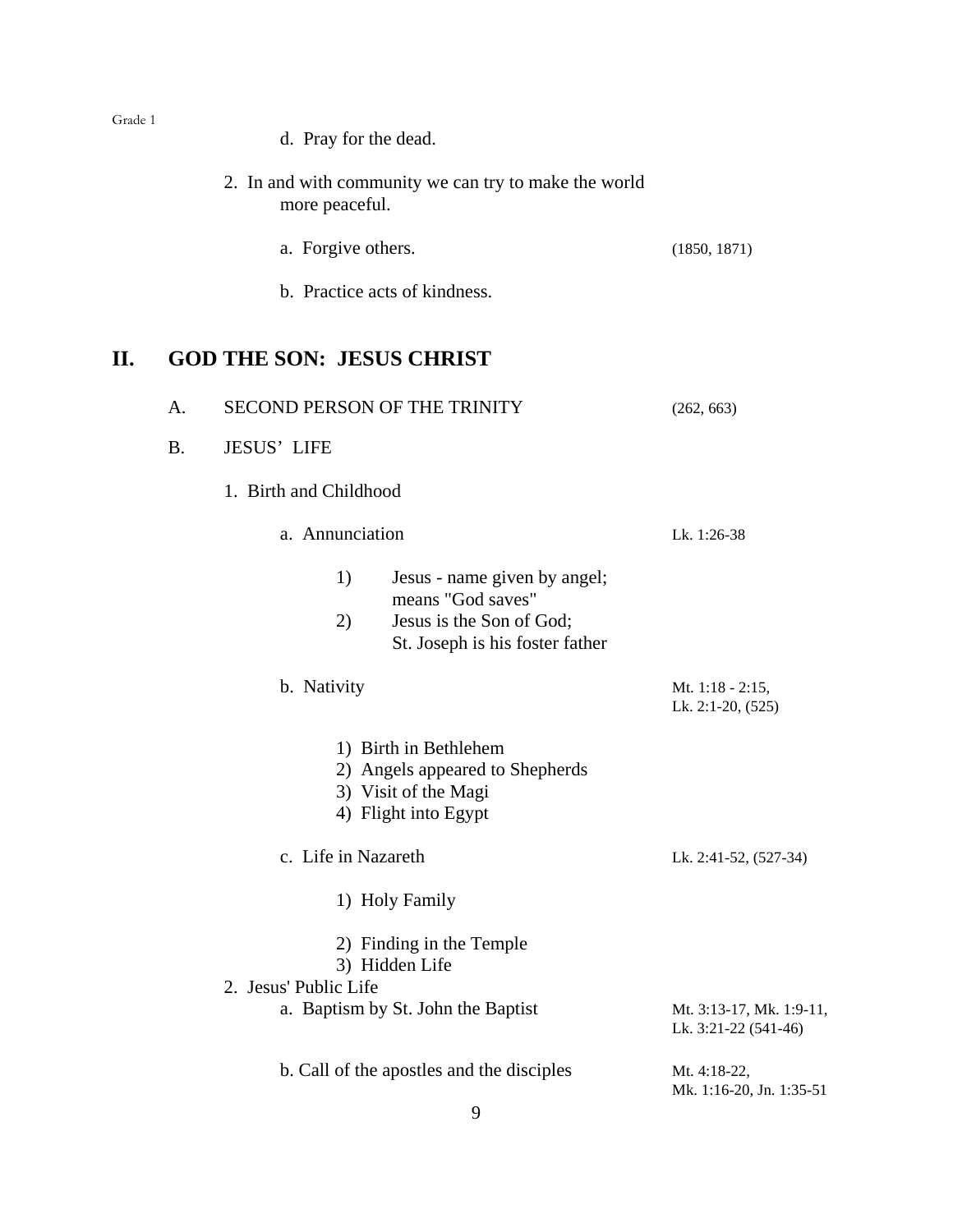c. Jesus as Messiah

| d. Jesus as miracle worker and healer | Mt. 4:23-25, Mk. 2:1-12;<br>Mk. 8:22-26, Lk. 8:49-56 |
|---------------------------------------|------------------------------------------------------|
| e. Jesus as Savior                    | Rom. $5:6-11$                                        |
| f. Jesus is Lord                      | 1Cor. 12:3, $(209)$                                  |

#### **III. MARY**

#### A. DAYS IN HONOR OF MARY

#### **December 8 Solemnity of the Immaculate Conception**

Under the title of the Immaculate Conception, Mary is revered as the patroness of the United States and of the Archdiocese of Philadelphia. In 1854, Pope Pius IX declared: AFrom the first moment of her conception, the Most Blessed Virgin Mary, by a unique grace and privilege of God and in view of the merits of Jesus Christ, the Savior of the human race, was preserved from all stain of Original Sin.@ (CCC #490- 91)

#### **December 12 Feast of Our Lady of Guadalupe**

Our Lady appeared to Juan Diego, a poor Mexican Indian, on December 9, 1531. Mary told Juan to build a Church. Juan went to the Bishop to tell him the Lady=s request. The bishop did not believe him. Three days later, when Juan again went to the bishop and opened his cloak to give to the Bishop roses which the Lady had arranged in Juan=s cloak, there was a picture of Mary on his cloak. The Bishop believed and built a church in honor of Mary. We honor Our Lady of Guadalupe because we recognize her concern for all people especially the suffering and the poor. December 9 is the feast of Saint Juan Diego.

#### **January 1 Solemnity of Mary, Mother of God**

This feast of Mary is considered to be one of the oldest and most important feasts of Our Lady. In 431, the Council of Ephesus met to correct false teachings about Christ's divinity. The Council affirmed that Jesus is true God and true man. Since Mary is the Mother of Jesus, who is the Second Person of the Blessed Trinity, she can truly be called the Mother of God. Devotion to Mary as the Mother of God continued to spread from this time to the present.

#### **February 11 Memorial of Our Lady of Lourdes**

Mary appeared to a fourteen-year old girl named Bernadette Soubirous on February 11, 1858 in Lourdes, France. Our Lady appeared dressed in white with a blue sash,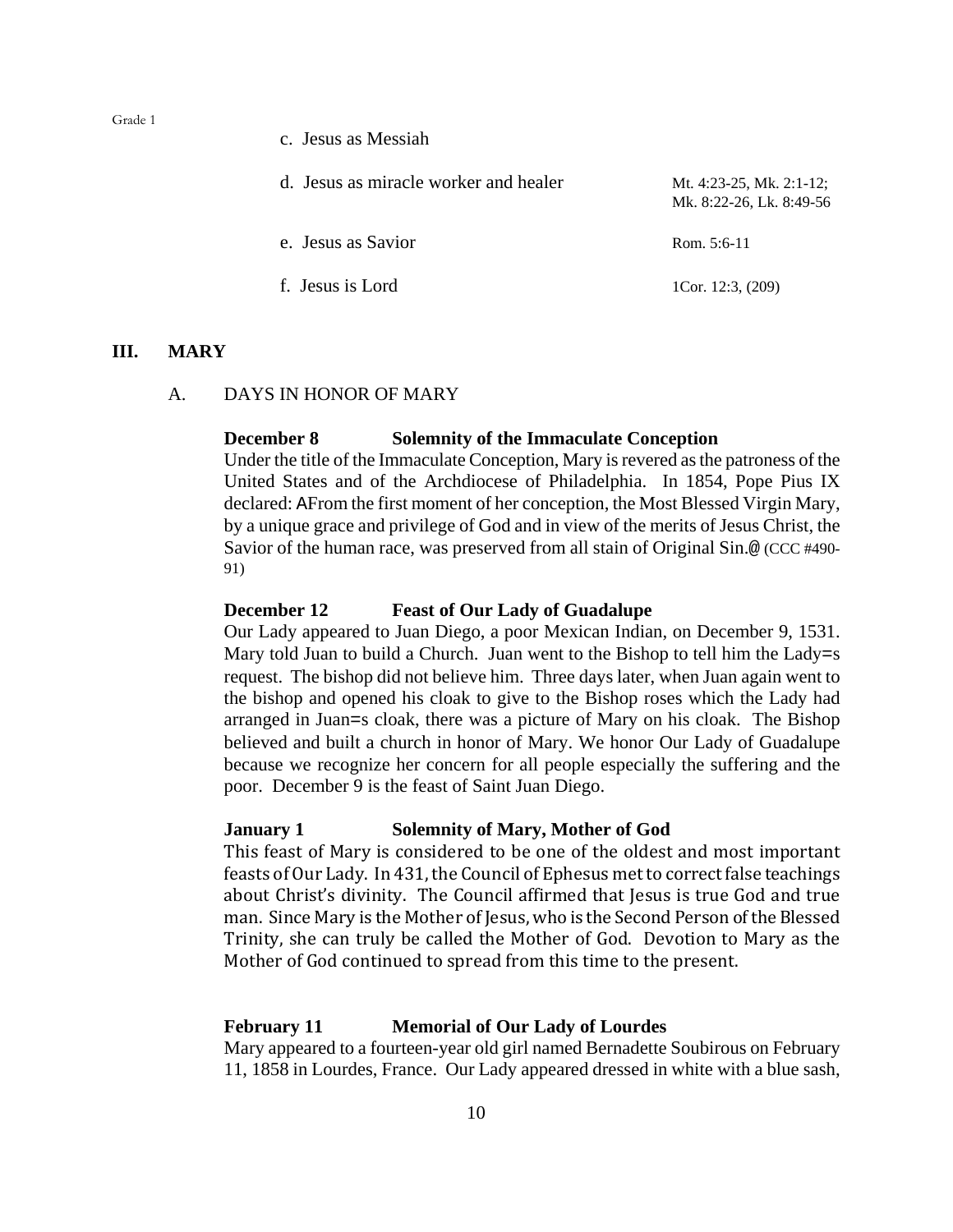yellow roses at her feet and a rosary in her hand. Mary appeared eighteen times to Bernadette. The Lady told her many things among them that, although Bernadette would not find happiness in this life, she would find it in Heaven. She told her to pray for sinners and to do penance. The Blessed Mother told Bernadette to have a chapel built at the site where she appeared and that processions were to be held. When Bernadette asked the Lady what her name was, she said, AI am the Immaculate Conception.@ Through Bernadette, the Blessed Mother called sinners to a change in heart, to reach out and care for the sick, the poor, and those who had lost hope. Each year millions of people make their way through the mountainous country of southeastern France to the shrine at Lourdes. They come to ask Jesus through the intercession of his Mother for a cure of their body or soul.

### **IV. LITURGICAL YEAR**

| A. | <b>SEASONS</b> |
|----|----------------|
|    |                |

- 1. Lent (1095)
	- a. Time of preparation for Easter
	- b. From Ash Wednesday to Mass of the Lord's Supper on Holy Thursday
	- c. Liturgical color is purple: repentance, sorrow for sin
- 2. Holy Week
	- a. Palm Sunday
	- b. Holy Thursday
	- c. Good Friday
	- d. Holy Saturday
- 

3. Easter Mt. 28:1-15, Mk. 16:1-8, Lk. 24:1-12, Jn. 20: 1-10

a. Easter Sunday: liturgical color is white for joy, glory, innocence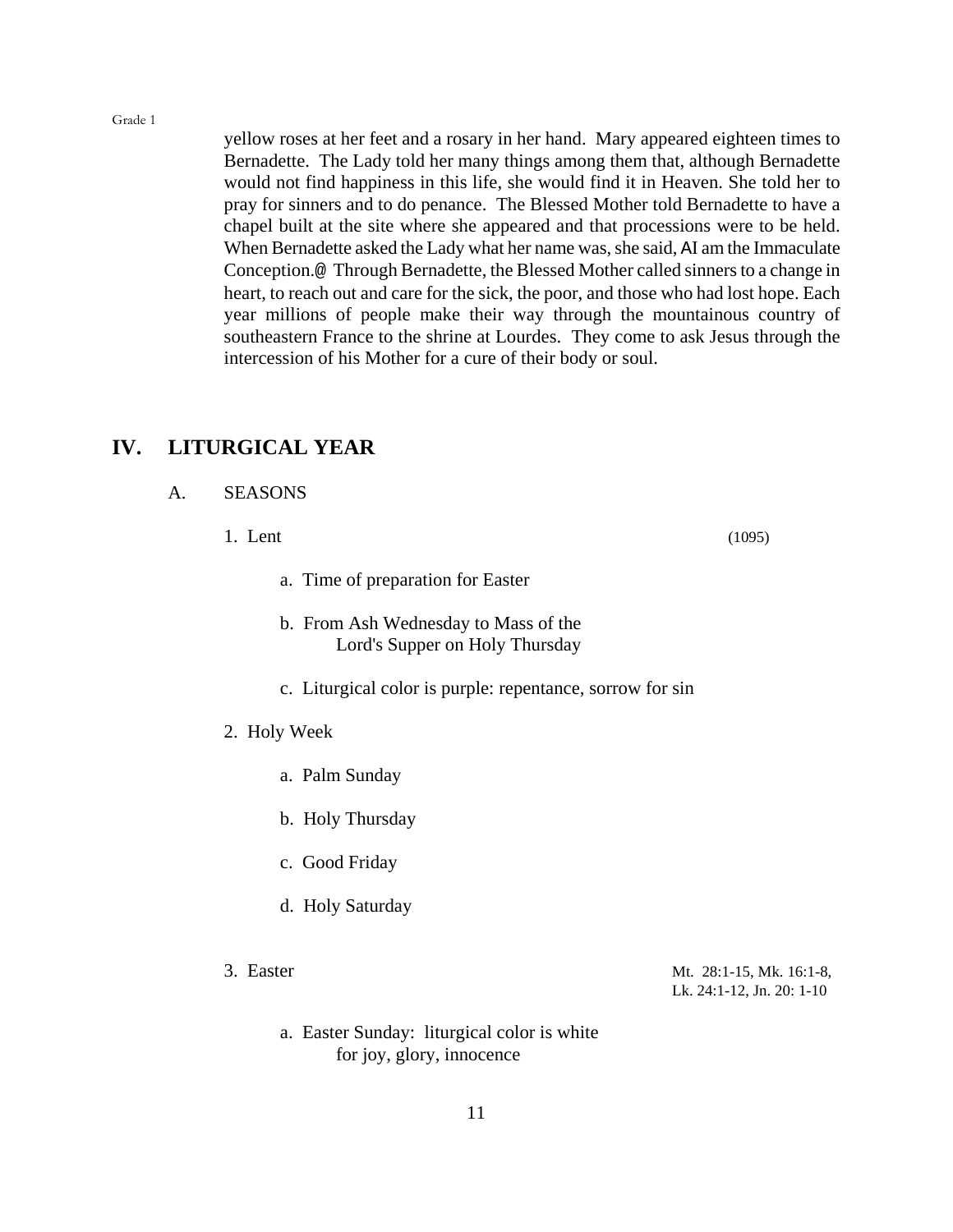| b. Ascension Thursday: liturgical color<br>is white          | Mt. 28: 16-20,<br>Mk. 16: 19-20,<br>Lk. 24: 50-53, Acts 1:6-12 |
|--------------------------------------------------------------|----------------------------------------------------------------|
| c. Pentecost: liturgical color is red<br>for the Holy Spirit | Acts $2:1-4$                                                   |

#### **V. SAINTS AND HOLY PEOPLE**

#### **December 6: St. Nicholas, Bishop**

Many legends surround the life of St. Nicholas, who was a  $4<sup>th</sup>$  century bishop in Greece. One of the most famous legends is of a poor man with three daughters. The man could not afford to help them get married, so St. Nicholas secretly threw bags of gold coins through the man's window. The third time, in order to avoid being seen by the poor man, St. Nicholas threw the bag of gold coins down the chimney. The practice of gift-giving at Christmas is inspired by the generosity St. Nicholas showed to the poor man and his daughters.

#### **January 4: St. Elizabeth Ann Seton**

Elizabeth Ann Bayley was born in 1774 in New York. She was raised in the Episcopal Church, and after her mother died she was influenced greatly by the charitable works of her step-mother. When she was 19, she married a wealthy businessman named William Seton. They had five children. Inspired by St. Vincent de Paul, she founded a ladies group committed to charity towards the poor. When her husband became sick in 1803, they traveled to Italy to see doctors. After his death, she became a Catholic in 1805 because of the influence of the Italian family with whom she stayed. Elizabeth Ann Seton opened a school in Baltimore, the first Catholic school in America, and started a community of sisters called the Sisters of Charity. She died in 1821 and was canonized in 1975. She was the first native-born North American to be raised to sainthood.

#### **January 5: St. John Neumann**

Born in Bohemia on March 20, 1811, John dedicated his life to missionary work in the United States especially in Ohio, Pennsylvania, and Maryland. He was ordained a priest in New York in 1836 and first worked with German immigrants near Niagara Falls. As a priest and later as a bishop, he worked tirelessly to educate the members of the Church. He became Bishop of Philadelphia in 1853. He increased the number of parochial schools in Philadelphia, founding the first Catholic diocesan school system in the US. He also instituted the Forty Hours Devotion, and constructed a cathedral. Bishop Neumann died on January 5, 1860, at the age of 48 when he collapsed from a sudden stroke. He was beatified in 1963, and canonized by Pope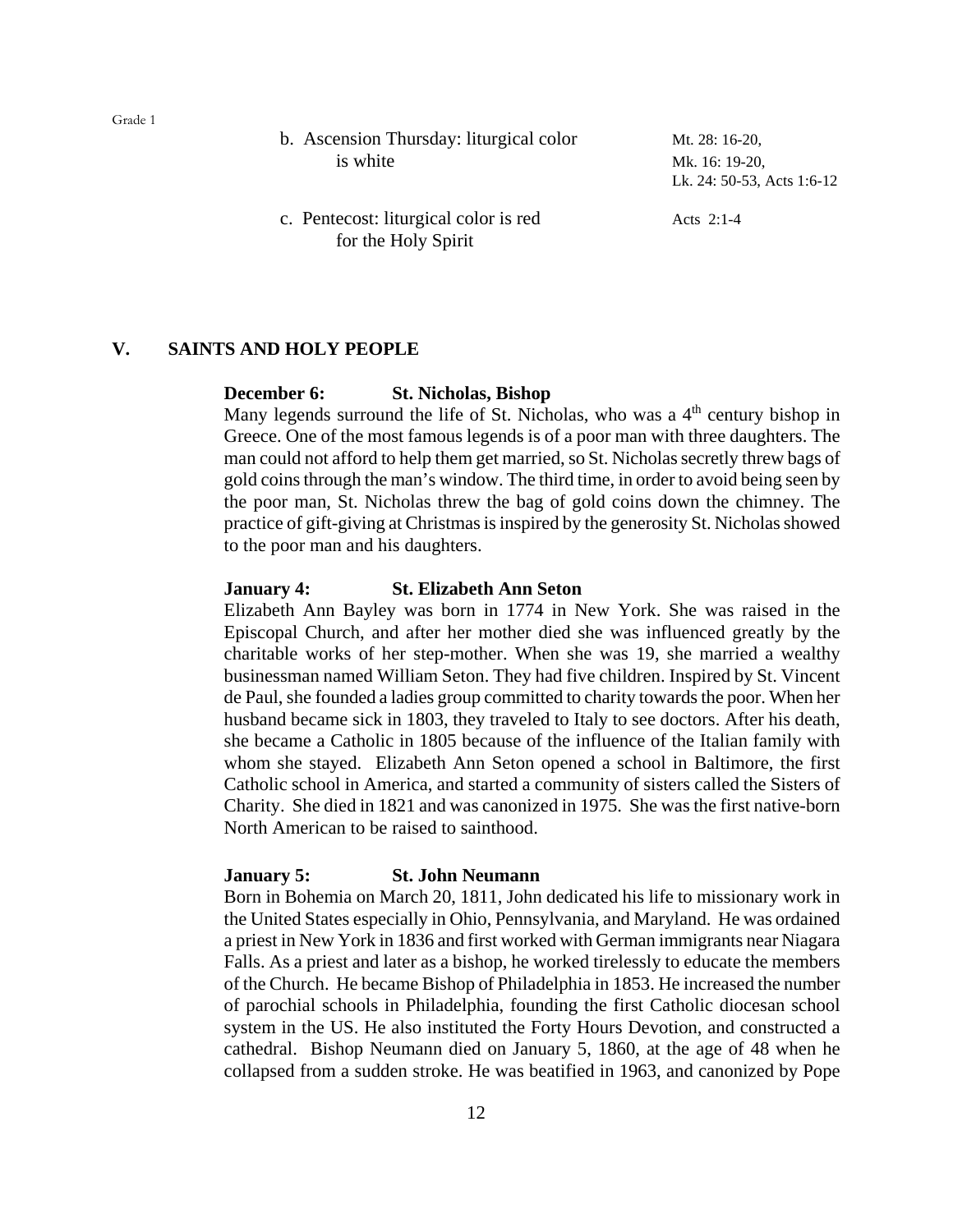Paul VI in June 1977.

#### **VI. PRAYER**

- 1. Traditional
	- a. The *Way of the Cross*
	- b. The *Rosary*
- 2. Personal Prayer
	- a. Spontaneous prayers of praise
	- b. Spontaneous prayers of intercession
	- c. Spontaneous prayers of thanksgiving
	- d. Spontaneous prayers of sorrow
- 3. Various prayer expressions (*See Pages 21-28)*
	- a. The "Jesus Prayer"
	- b. Choral Speech (Praying in Common)
	- c. Song and Gesture
	- d. Meditation

## **VII. SOCIAL JUSTICE**

*"The Church's social teaching is a rich treasure of wisdom about building a just society and living lives of holiness amidst the challenges of modern society.... In this time of*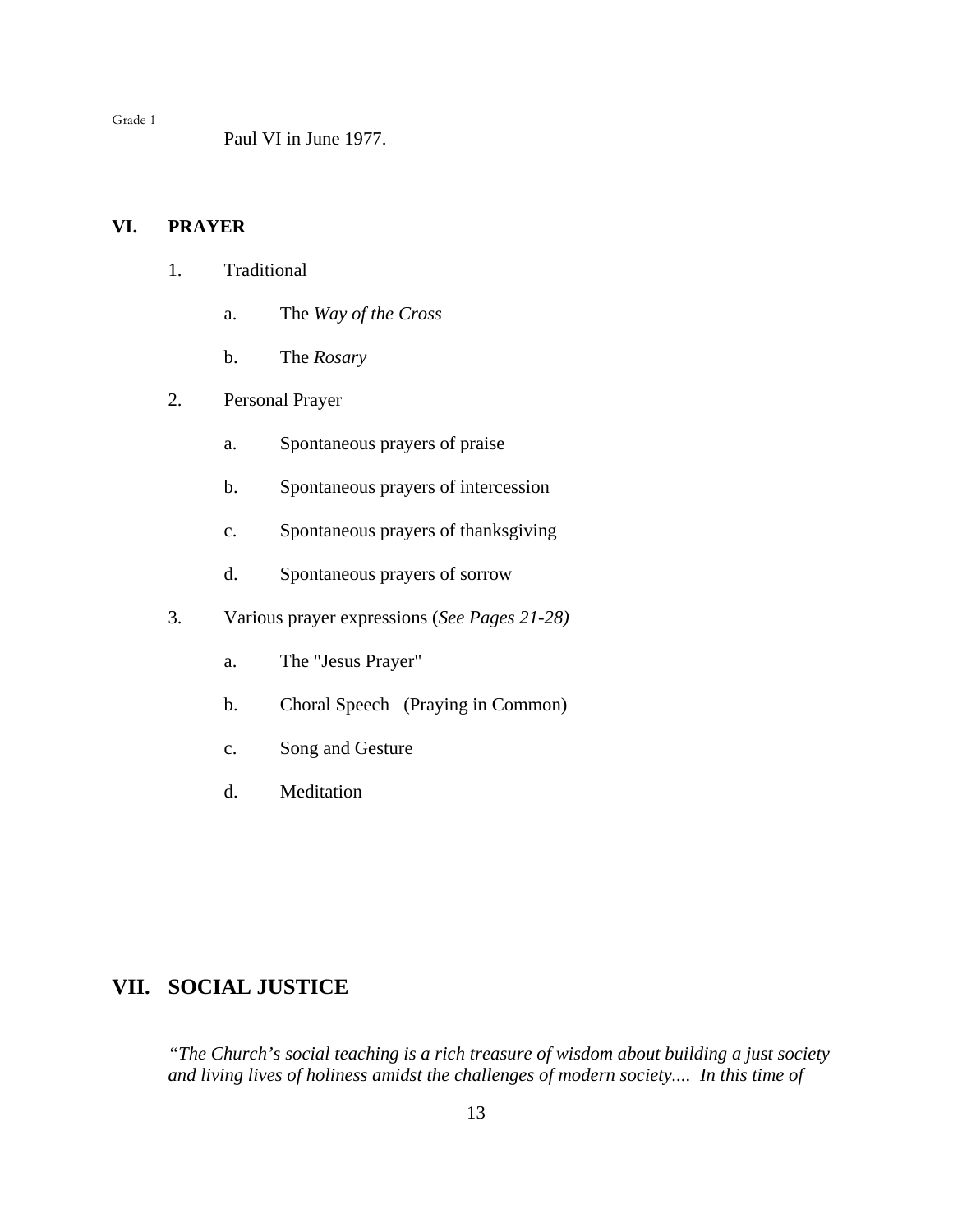*widespread violence and diminished respect for human life and dignity in our country and around the world, the Gospel of life and the biblical call to justice need to be proclaimed and shared with new clarity, urgency, and energy." Sharing* Catholic Social Teaching *Challenges and Directions*, USCC, 1998, p. 4

#### **Major Themes:**

#### **Option for the Poor and Vulnerable**

**Dignity of Work and the Rights of Workers**

**Solidarity of the Human Family**

- A. AWARENESS OF THOSE WHO SUFFER HUNGER
	- 1. Participate in the Holy Childhood Association (HCA), the Bishops' Relief Fund, Operation Rice Bowl
	- 2. Encourage children to be more careful and not waste food

#### B. AWARENESS OF THE GOSPEL CALL TO BE PEACEMAKERS

- 1. At home
- 2. In school
- 3. In the community

# *Third Trimester*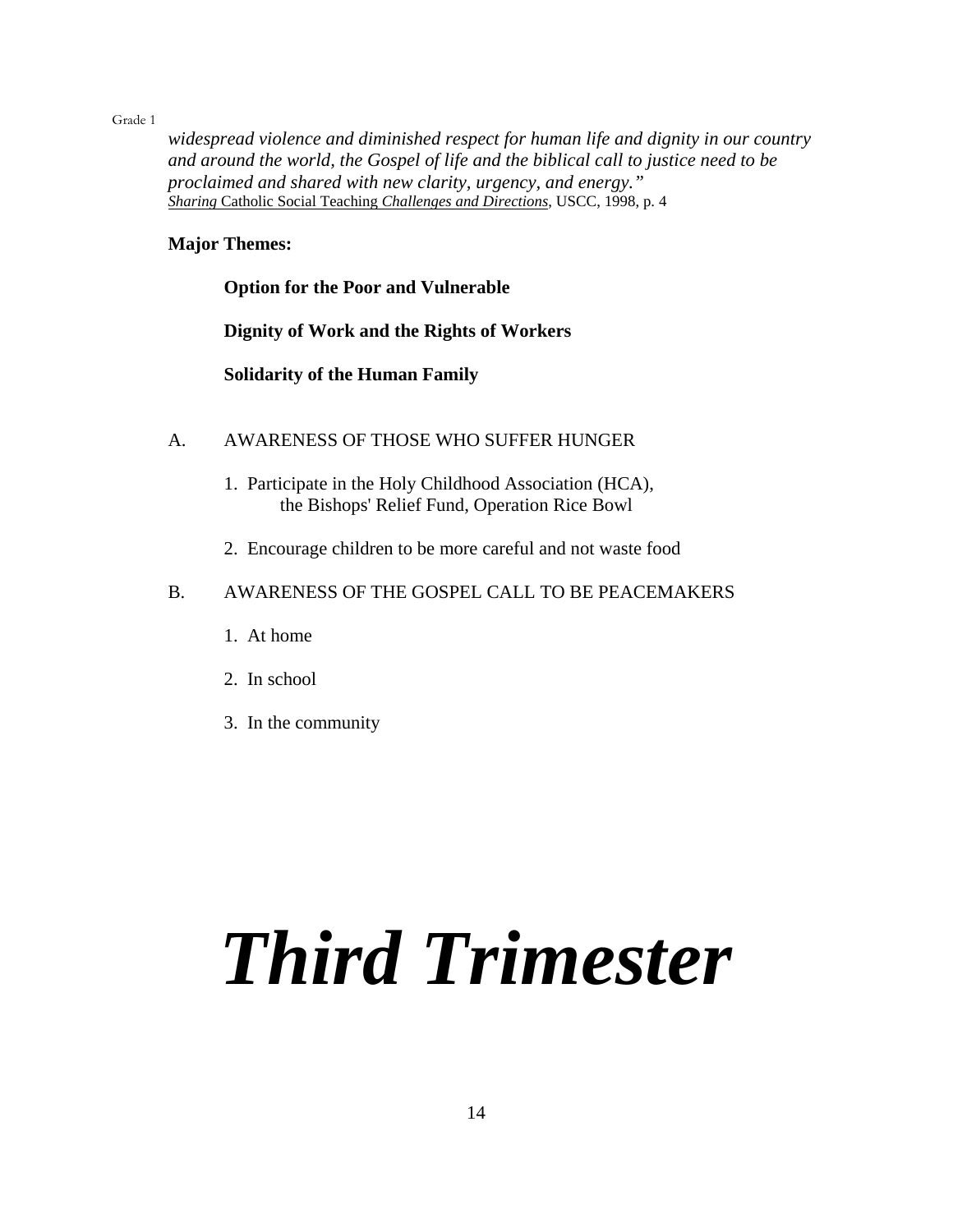| т м<br>ı |  |
|----------|--|
|----------|--|

|                 | <b>GOD THE HOLY SPIRIT</b>                                           | Rom. 5:1-5                                             |
|-----------------|----------------------------------------------------------------------|--------------------------------------------------------|
| A.              | THE THIRD PERSON OF THE TRINITY                                      |                                                        |
| <b>B.</b>       | THE ONE WHO LIVES WITHIN US AND<br><b>GIVES US THE GIFT OF GRACE</b> | Lk. 3:15-16, 21-22,<br>Rom. 8:14-17,<br>2 Cor. 1:21-22 |
|                 | 1. We receive the Holy Spirit for the first time at<br>Baptism.      | $(1265-70)$                                            |
|                 | 2. The Holy Spirit is the gift of God's love to us.                  | $1$ Jn. 4:7-13, (733-35)                               |
| $\mathcal{C}$ . | THE ONE WHO HELPS US TO DO<br>THE RIGHT THING                        | (1827, 1939-42, 2318,<br>2319, 2415-18)                |
|                 | 1. Helps us respect ourselves                                        |                                                        |
|                 | 2. Helps us respect others                                           |                                                        |
|                 | 3. Helps us care for all creation                                    |                                                        |
|                 | 4. Helps us in our prayer                                            | Rom. 8: 26-27                                          |
|                 | 5. Helps us to tell the truth, to obey, to forgive                   |                                                        |
|                 |                                                                      |                                                        |

## **II. SACRAMENTS OF INITIATION**

| A. | <b>BAPTISM</b>                           | Mt. 28:16-20,<br>Lk. 3:21-22, Eph. 4:1-6 |
|----|------------------------------------------|------------------------------------------|
|    | 1. Effects                               | $(1262-65)$                              |
|    | a. Forgives all sin                      |                                          |
|    | b. We are born again as children of God. | (1213)                                   |
|    | c. We become temples of the Holy Spirit. |                                          |
|    | 2. Symbols                               |                                          |
|    | a. Water                                 | (1238)                                   |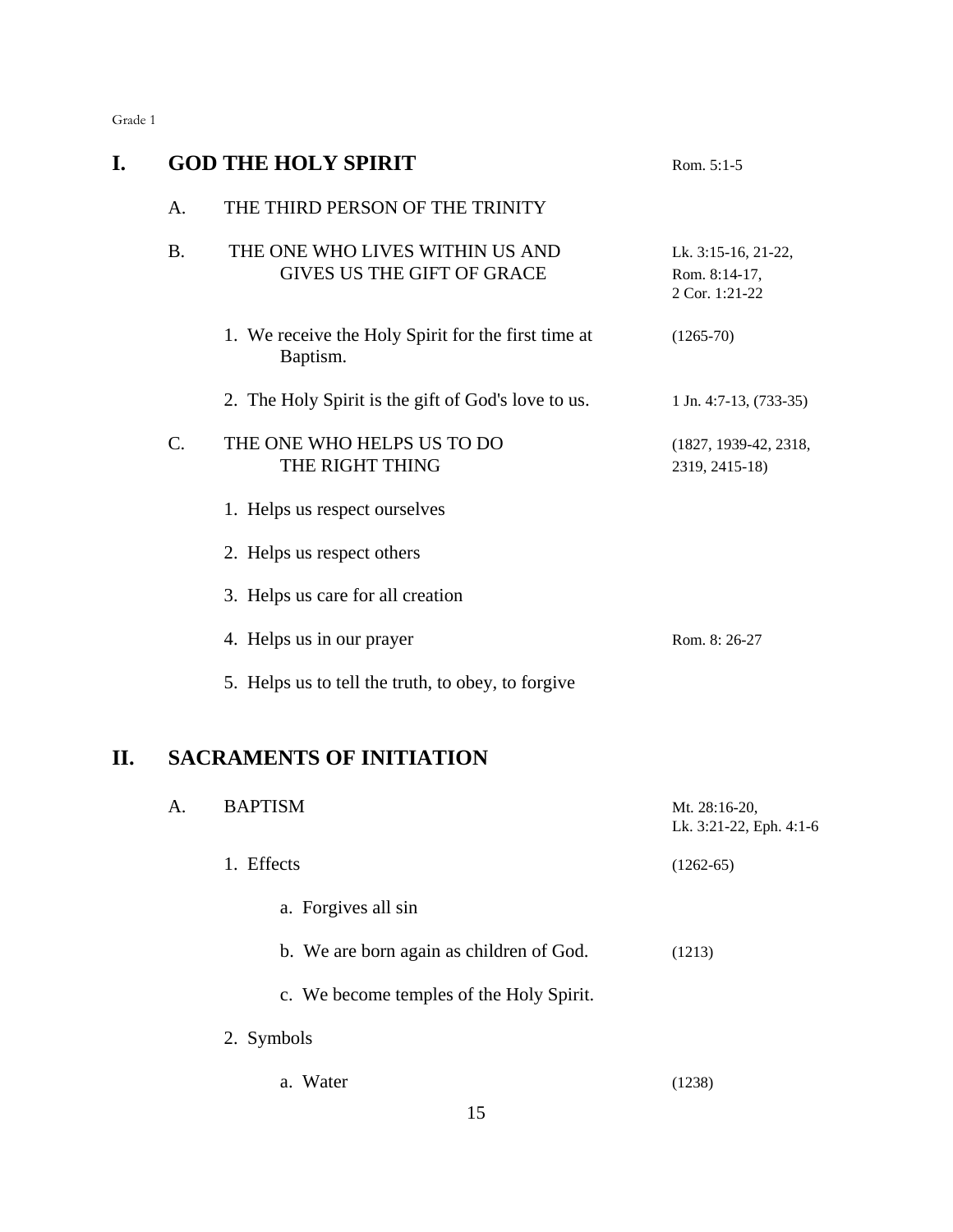|    | b. Oils (Oil of Catechumens and Chrism)                                                     | (695, 1237)  |
|----|---------------------------------------------------------------------------------------------|--------------|
|    | c. Sign of the Cross                                                                        | (1235)       |
|    | d. White Garment                                                                            | (1243)       |
|    | e. Candle                                                                                   | (697)        |
|    | 3. Words                                                                                    | (1240)       |
|    | "Name, I baptize you in the name of the Father,<br>and of the Son, and of the Holy Spirit." |              |
|    | 4. Minister                                                                                 | (1256)       |
|    | a. Ordinary minister - bishop, priest, deacon                                               |              |
|    | b. Case of necessity - any person who has<br>the right intention                            |              |
| Β. | <b>CONFIRMATION</b>                                                                         |              |
|    | 1. The Holy Spirit gives us special strength.                                               | (1285)       |
|    | 2. Chrism signifies the Holy Spirit.                                                        | (1289)       |
| C. | <b>EUCHARIST</b>                                                                            |              |
|    | 1. Sacrament of Christian Initiation                                                        | (1322)       |
|    | 2. Sacrament of love and a sign of unity                                                    | (1323, 1380) |

#### **III. MARY**

### A. DAYS THAT HONOR MARY

**March 25 Solemnity of the Annunciation** The Annunciation is the feast commemorating the appearance of the Angel Gabriel to Mary. The angel told her that she had been chosen to be the Mother of Jesus Christ, the Son of the Most High God. Mary, through the power of the Holy Spirit, became the Mother of Jesus.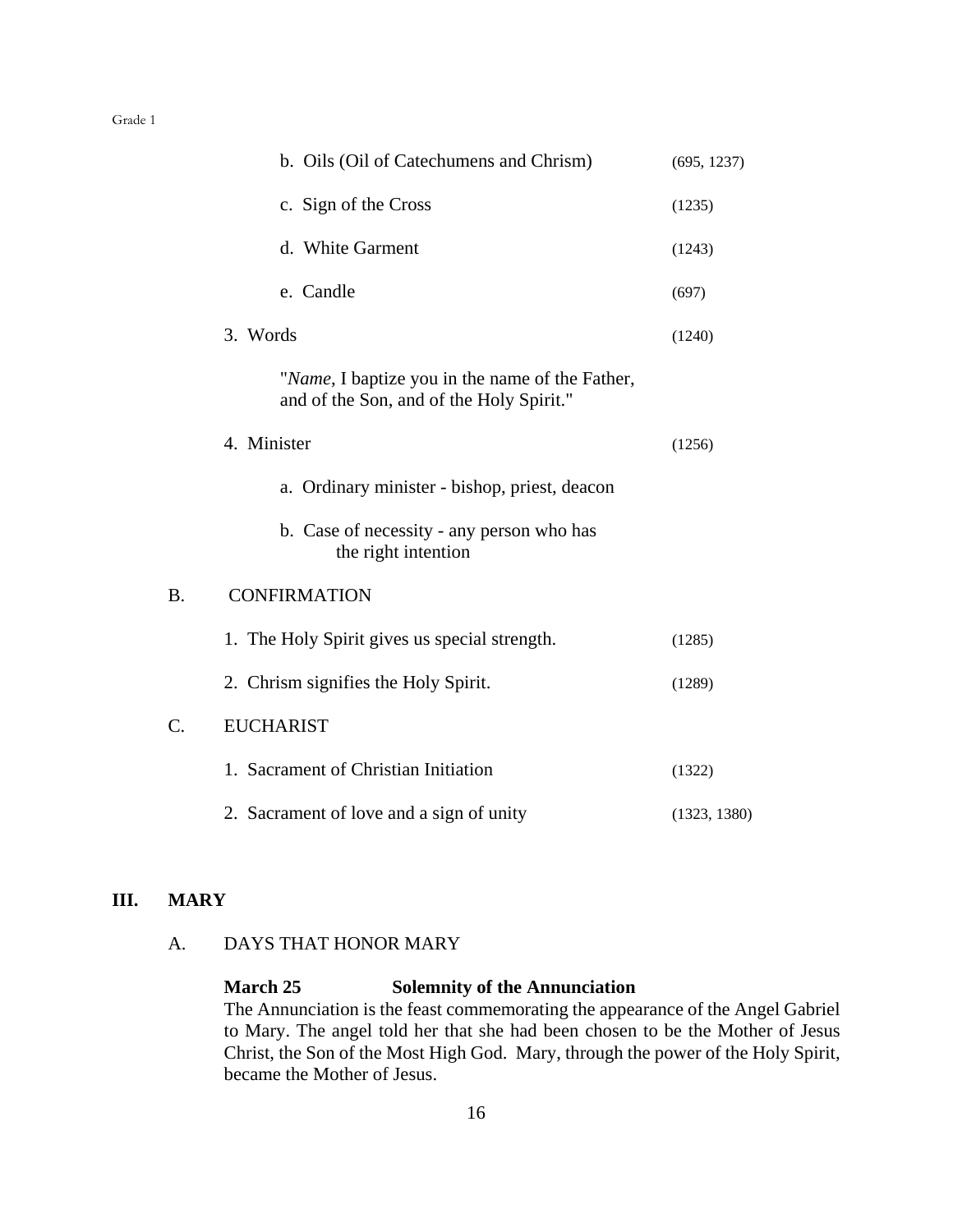#### **May 31 Feast of the Visitation**

After the Annunciation, Mary left immediately to visit her cousin, Elizabeth, who in her old age was soon to be the mother of John the Baptist. As soon as Elizabeth saw Mary, her own child leapt for joy within her. Elizabeth greeted Mary as the Mother of the Lord. Mary responded with the prayer known as the *Magnificat*. Mary=s whole life was filled with joy at the good news that Jesus was coming. Mary brought Christ to the world and she brings him to everyone by the holiness of her words and example.

#### **July 16 Memorial of Our Lady of Mount Carmel**

Mount Carmel is located on the coast of Israel. For many centuries, many people who wanted a quiet place to pray and to live closely with God came together at Mount Carmel. Here a large monastery was built to honor the Mother of God. The members of the monastery were called Carmelites. On July 16, 1251, Mary appeared in England to St. Simon Stock, who was in charge of the Carmelite Order, and gave him a brown scapular as a sign of her love and protection. Wearing a scapular medal or cloth scapular has become a popular way of honoring the Blessed Mother.

#### **August 15 Solemnity of the Assumption**

Pope Pius XII, on November 1, 1950, infallibly defined what Catholics always believed: Mary was assumed body and soul into heaven. (CCC #966)

#### B. PRAYERS TO MARY

- 1. The *Hail Mary*
- 2. The *Rosary*

#### C. MAY DEVOTIONS

- 1. In the Church, the entire month of May is dedicated to Mary. Traditional color is light blue
- 2. Special activities
	- a. Make a shrine in the classroom and/or at home
		- 1) Statue or picture of Mary
		- 2) Rosary
		- 3) Flowers
	- b. Pray the Rosary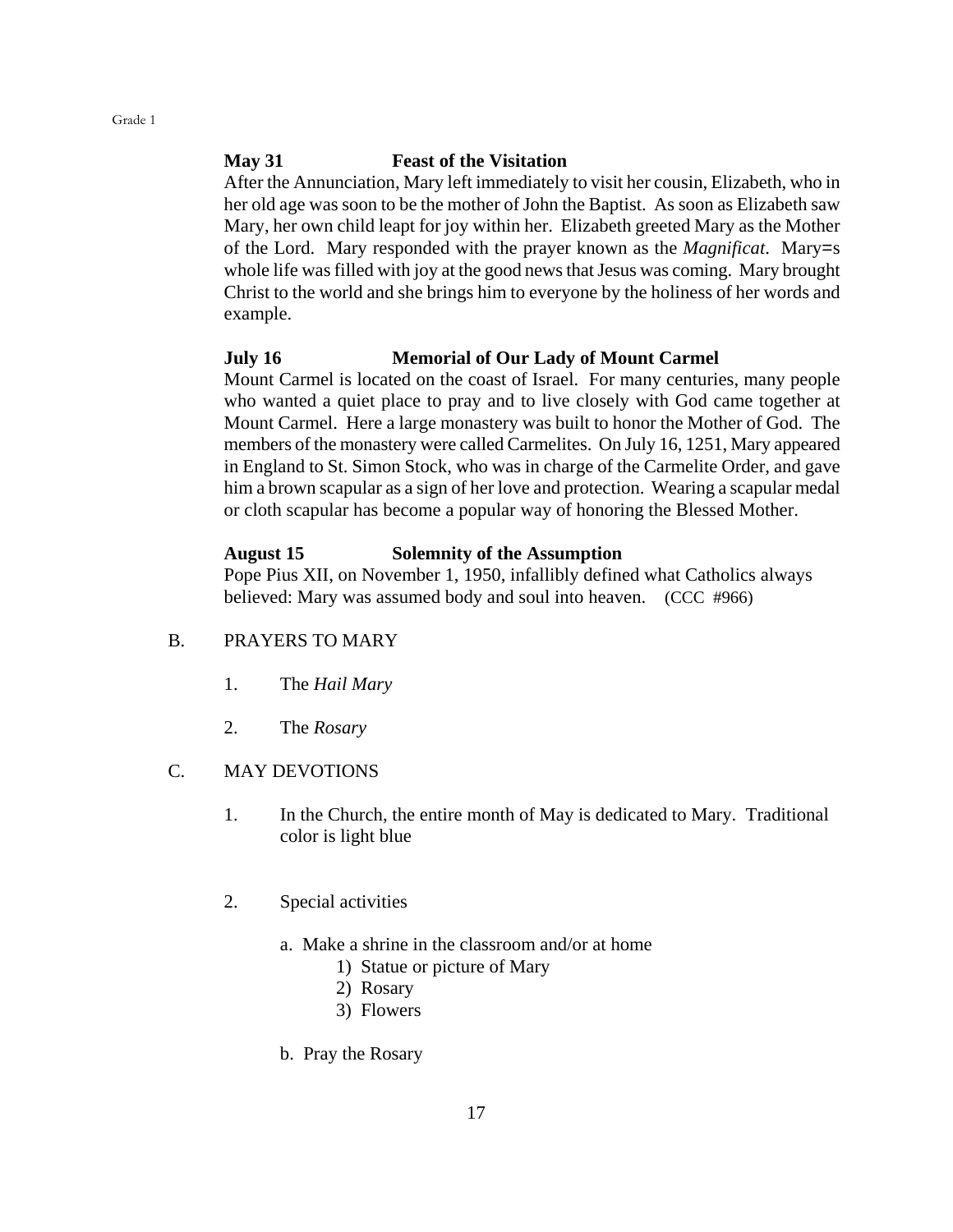c. Encourage the family Rosary

#### **IV. SAINTS AND HOLY PEOPLE**

#### **March 3: St. Katharine Drexel**

St. Katharine Drexel was raised right here in Philadelphia. She was born in 1858 to an extremely wealthy family. The Drexel home was opened to the poor three days a week. From a young age, Katharine was shown what it means to be compassionate and charitable towards the poor. During a trip to Italy in 1886, Pope Leo XIII encouraged her to become a missionary and devote herself to God. She did and donated her massive inheritance to charity. In 1891, she took her first vows and established the Sisters of the Blessed Sacrament. She worked to change racial attitudes towards African Americans and American Indians. Her nuns labored to provide education and care to these under-served communities. St. Katharine established many missions for American Indians throughout the United States. During her life, she was known for her love of the Eucharist, her work promoting equal education for all, and her desire to reach out to those on the margins of society. She died in 1955 and was canonized by Blessed Pope John Paul II in 2000.

#### **March 17: St. Patrick**

St. Patrick is one of the most well-known saints in the Catholic Church. He lived in Roman Britain during the  $5<sup>th</sup>$  century. When he was sixteen, he was kidnapped and sold as a slave in Ireland. He worked as a shepherd and spent much of his captivity in prayer. He escaped after six years and made his way home. Later, he had a vision in which he was called back to Ireland to convert the pagan people. He became a bishop and began his work in Ireland. St. Patrick became known for using local customs to better explain Christian truths. Legend tells us that he used a shamrock, a sacred plant to the pagan Irish, to help explain the doctrine of the Holy Trinity. He died in 460 after converting thousands.

#### **July 26: Ss. Anne & Joachim**

Tradition tells us that Anne and Joachim were the parents of Mary. Although never mentioned by name in any of the gospels, many legends tell the story of how Anne and Joachim were childless for many years. After prayer and penance, an angel appeared and promised them a child. In return, they promised to dedicate this child to God. Although we may never know any historical facts about Anne and Joachim, we know that Mary was raised to be pure, full of grace, and a dedicated mother and wife. Her parents must have given her a strong example of love and faith, and it is for this reason that we know they are worthy of honor of being called the patron saints of mothers and fathers.

Grade 1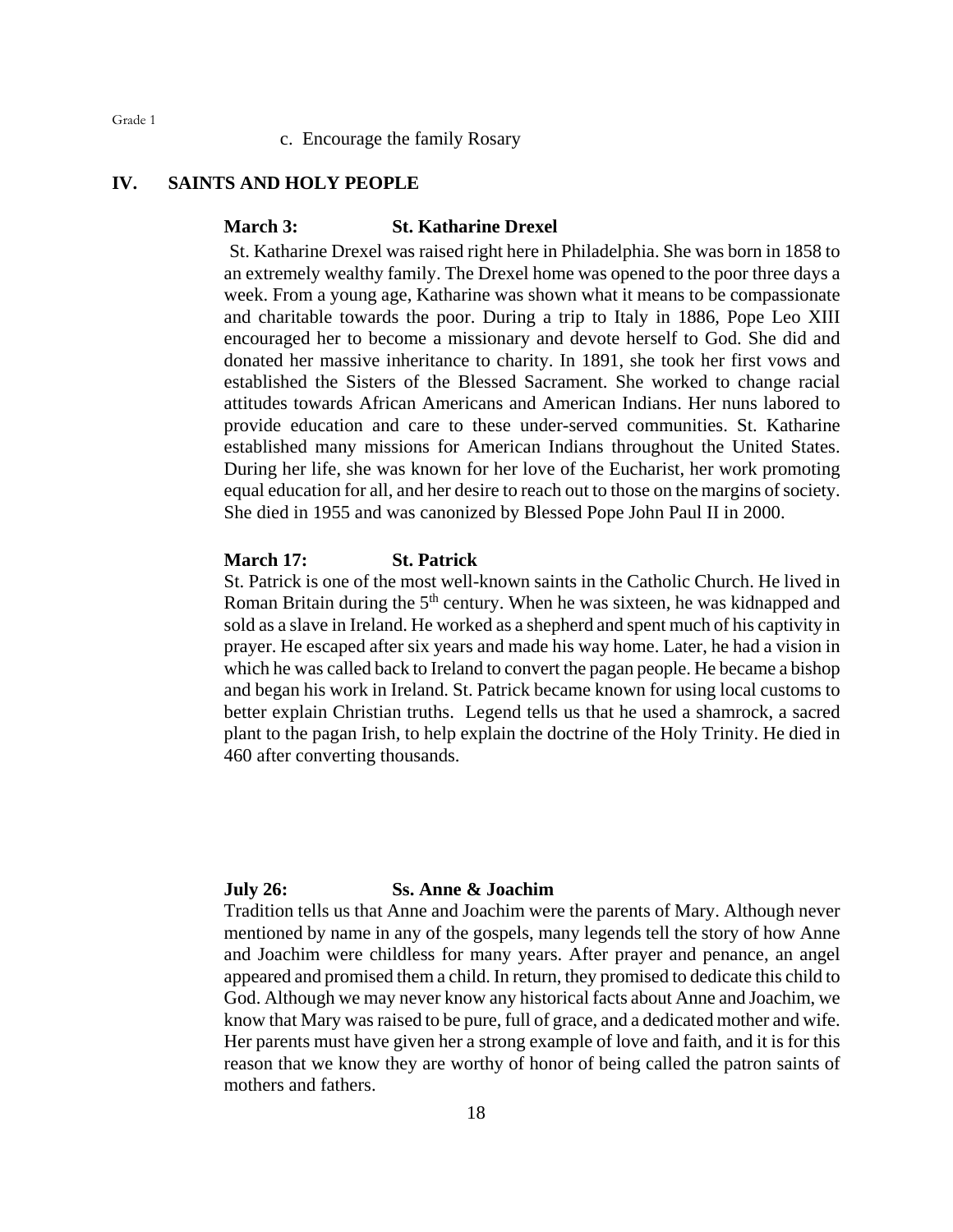#### **V. WORSHIP**

Foster full, conscious and active participation in liturgy by becoming familiar with key phrases in the Mass

| 1. Entrance Song           | - we gather as a community ready to celebrate |
|----------------------------|-----------------------------------------------|
| 2. Responsorial Psalm      | - the Church's response to God's WORD         |
| 3. Response to the Reading | - "Thanks be to God."                         |
| 4. Response to the Gospel  | - "Praise to you, O Lord Jesus Christ."       |
| 5. Responses               | - "and with your spirit," and "Amen."         |
|                            |                                               |

- 6. Become familiar with phrases from the *Creed*
- 7. Memorial Acclamations
	- a. "We proclaim your Death, O Lord, and profess your Resurrection until you come again."
	- b. "When we eat this Bread and drink this Cup, we proclaim your Death, O Lord, until you come again."
	- c. "Save us, Savior of the world, for by your Cross and Resurrection you have set us free."

#### **VI. SACRAMENTALS**

- A. Blessed Ashes
- B. Palms
- C. Sign of the Cross
- D. Cross/Crucifix
- E. Paschal Candle